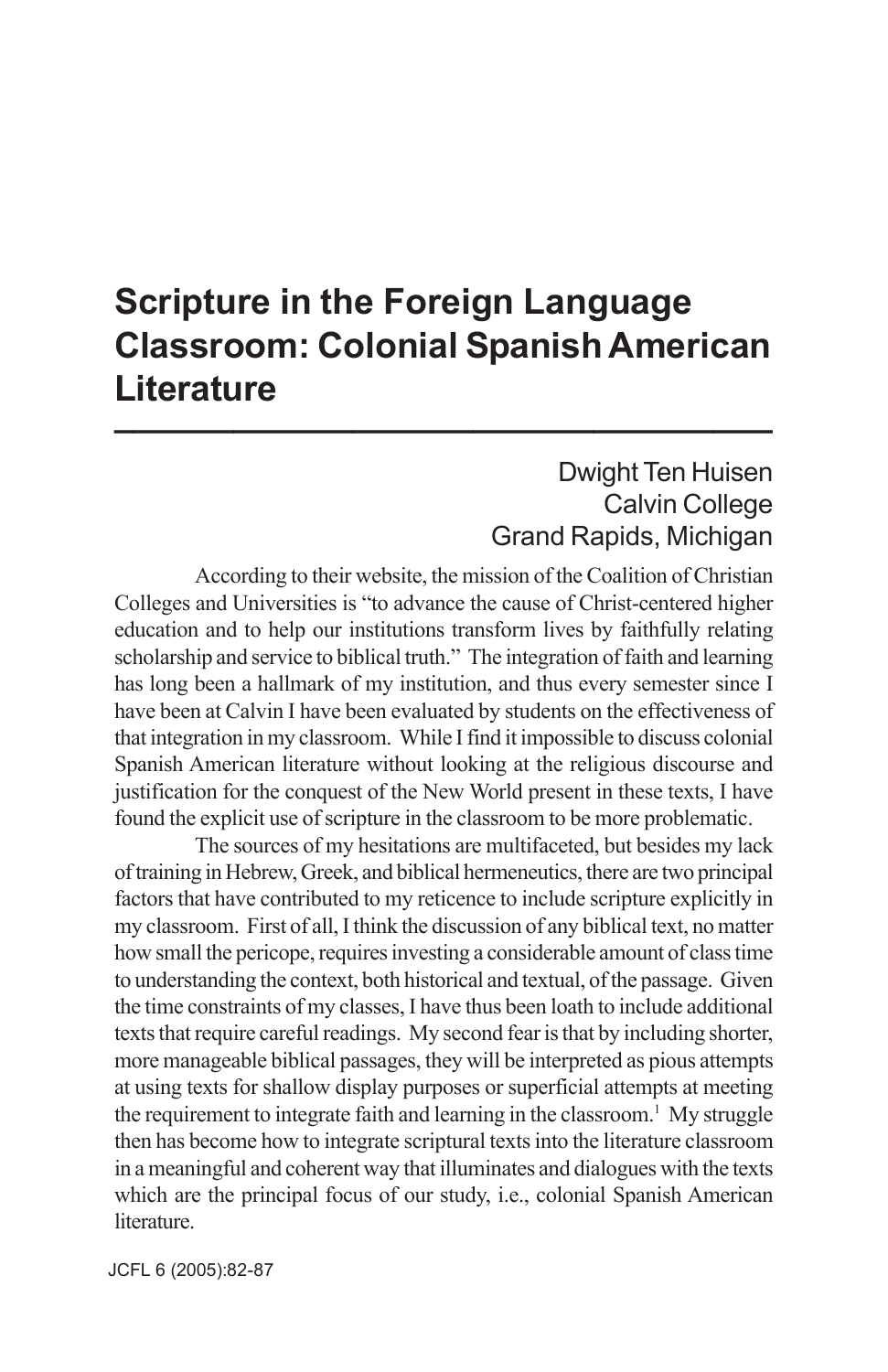My use of scripture in the colonial Spanish American literature class as it has developed is primarily intended to get students to think more carefully about a few relevant biblical themes and passages as they relate to the course. It is also designed to get them to consider the possible ramifications of enforcing faulty biblical interpretations, both in the past and the present, and encourage them to read carefully before jumping to the short-sighted "here and now" interpretation.2 Often my approach is intentionally disconcerting as I attempt to distance students from readings that have become overly spiritualized, symbolized or turned into harmless, disembodied metaphor. And I must confess to leaving my students on occasion with no resolution to tensions that I point out. While this may be a reflection of my personal aversion to the tidy conclusion, I take this all as part of the call for the intellectual courage required for true integration of faith and learning.

In my Colonial Spanish America class I attempt to establish the following themes which we trace throughout the course: Alterity, identity formation, the construction of boundaries between Self and Other, and universalism versus particularism. After reviewing the syllabus the first day and defining some of the terms, I ask students to describe what they think the Bible has to say about their relationship with the Other, especially the foreign and/or non-Christian Other. Normally the Second Greatest Commandment and the Good Samaritan are brought up. We also look briefly at Exodus, "Do not mistreat an alien or oppress him, for you were aliens in Egypt," (22:21 and 23:9), Leviticus, "The alien living with you must be treated as one of your native-born. Love him as yourself, for you were aliens in Egypt," (19:33), and Deuteronomy, "And you are to love those who are aliens, for you yourselves were aliens in Egypt." (10:19). Having discussed these and the important tie to the memory of servitude in Egypt, we discuss these two quotations which become epigraphs for the course:

> "There is neither Jew nor Greek, slave nor free, male nor female, for you are all one in Christ Jesus." Galatians 3:28

> "This religion [Christianity] seeks to be universal and is thereby intolerant." Tzvetan Todorov<sup>3</sup>

While students nod with enthusiasm at the verse from Paul, the Todorov quote sometimes leaves them a bit perplexed. While they don't have difficulty seeing historical cases of Christian intolerance (this is a course on Spanish colonialism in the Americas, after all), they don't always understand the connection that Todorov is making. We finish this discussion by looking at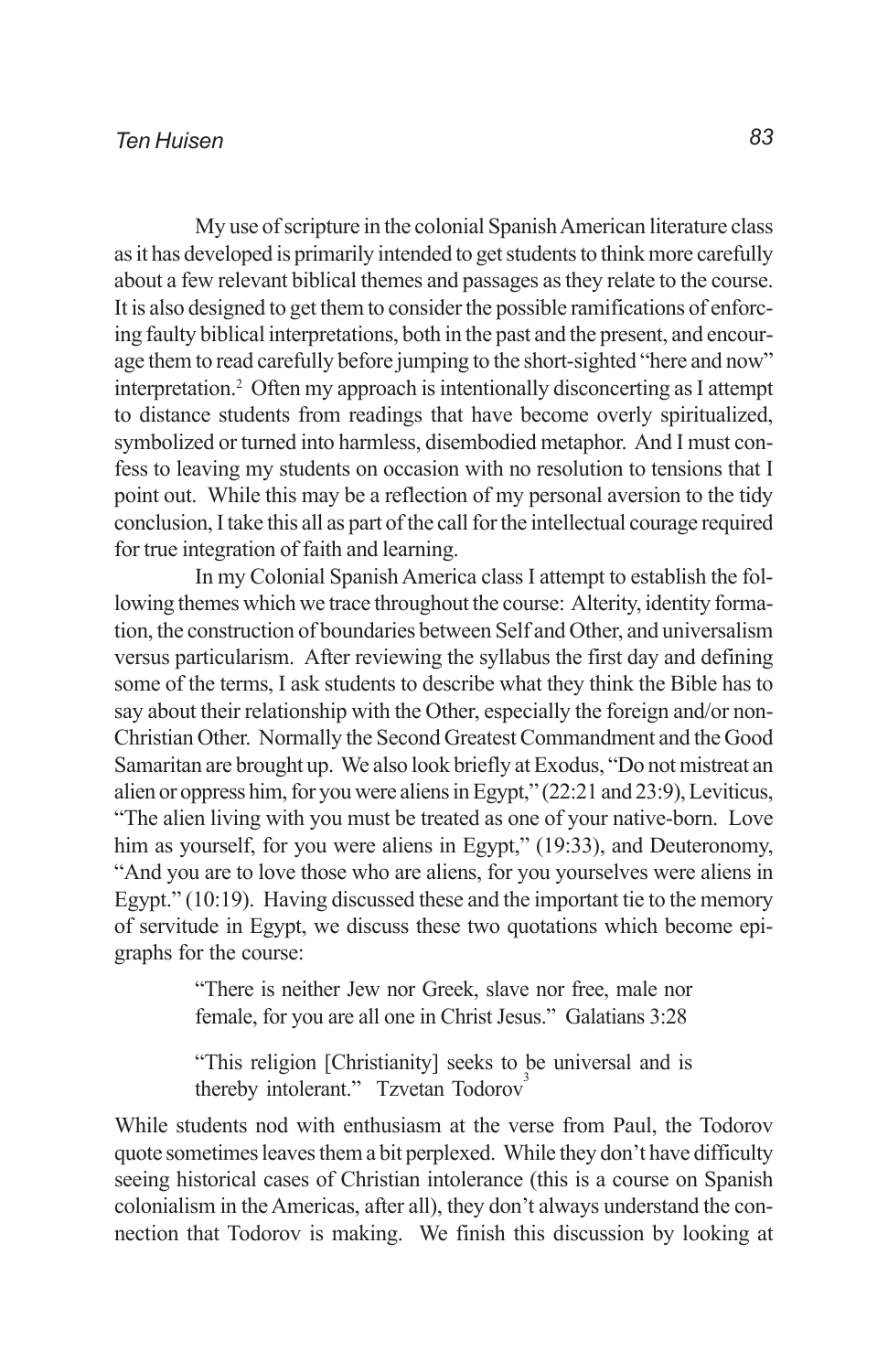another text which is continually referenced throughout the course, i.e. the Great Commission: "All authority in heaven and on earth has been given to me. Therefore go and make disciples of all nations, baptizing them in the name of the Father and of the Son and of the Holy Spirit, and teaching them to obey everything I have commanded you. And surely I will be with you always, to the very end of the age" (Matthew 29:18b-20). After taking some time to compare Matthew's version to those found in Mark and Acts, students tend to make several observations regarding textual differences. Thus a great deal of the general setup and prefacing of the course starts from well-known scriptural passages and the students' understanding of them.

The first few days of class time are then dedicated to reading and discussing two ancient texts, Joshua and *The Odyssey.* These texts are important for establishing the themes for the course for a number of reasons. Not only does Joshua provide the Castilian crown with the historical precedent and justification for the conquest and several key laws (including the reading of the *requerimiento*), it also establishes clearly several important Old Testament themes that they will trace throughout the course.<sup>4</sup> Most importantly, however, it provides a prime example of a Biblical text which most students have read but not thought about critically. In her study of the Old Testament, Regina Schwartz argues that "The narrative of conquest has been elaborated in Christianity, where it has been universalized and spiritualized" (158), and this is the type of reading that most students have of Joshua.<sup>5</sup> One need only consider a verse from "Guide Me, O Thou Great Jehovah" to see how deep this tradition is: "When I tread the verge of Jordan, bid my anxious fears subside; death of death, and hell's destruction, land me safe on Canaan's side." This metaphorical reading of Joshua is in keeping with tradition. In fact, the president of Calvin College stated in his convocation address in the fall of 2003 that "Our charge, as a Christian college community, is the same as the one Joshua received: 'Be strong and courageous, do not be frightened, do not be discouraged, for the Lord your God is with you wherever you go.'" While I concur that Christian education requires courage and strength of conviction, I am more than a bit uncomfortable suggesting to students that they are called to be like the conquering Joshua. Thus in the discussion of the text, students look at some of the standard "spiritualized readings" of Joshua, usually starting with a discussion of how they talked about it in Sunday school. Students suggest some of the following "readings" of Joshua: "Do not be afraid," "Follow the Law," "Listen to God (Achan's sin)," "Continually inquire of God (Gibeonite's deception)," "Witness the display of the miraculous power of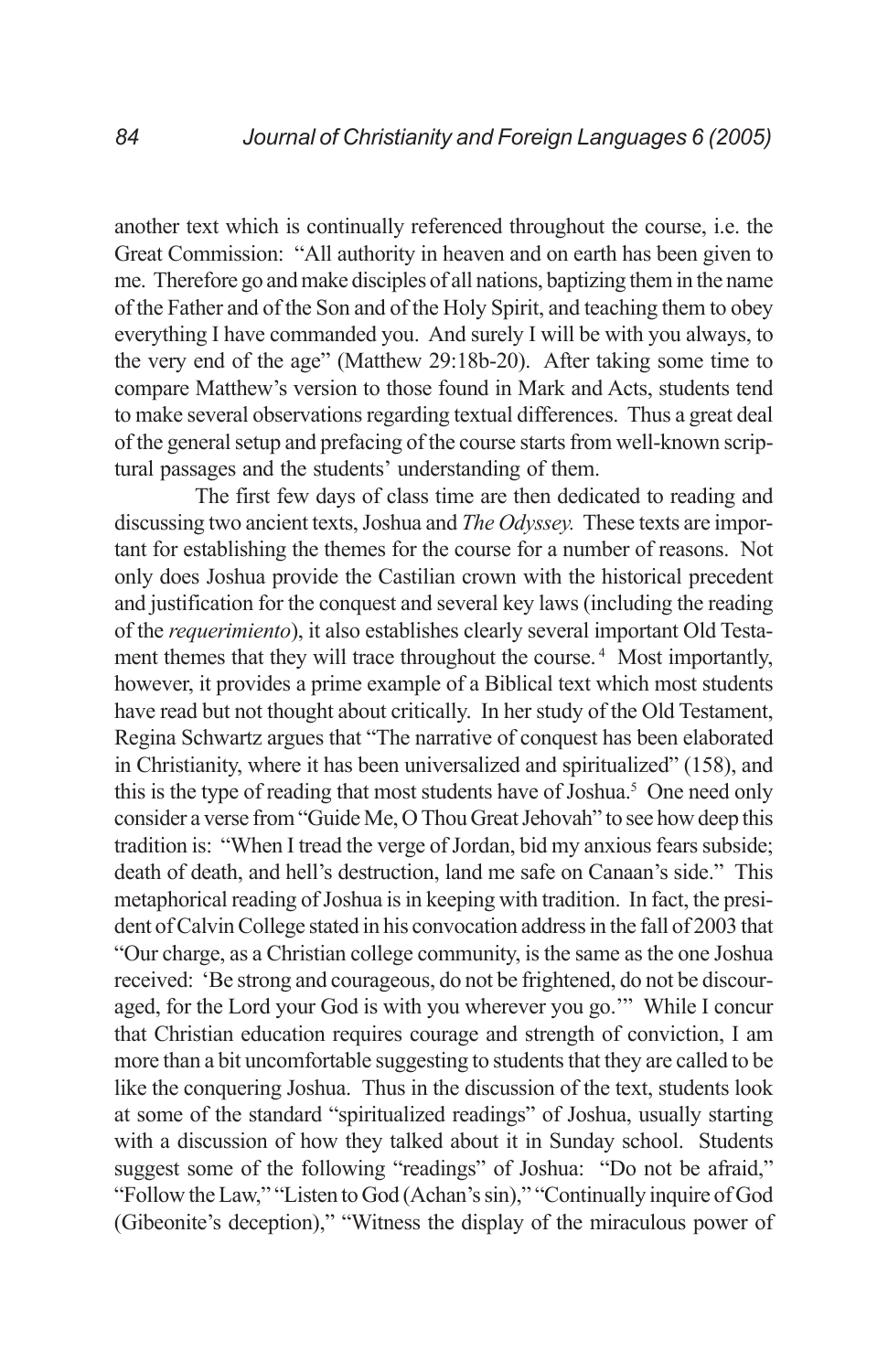God (walls of Jericho, sun standing still)," "Maintain faith in adversity," and "Choose to serve the Lord." Aside from these readings, Joshua also brings the following class themes to the forefront, thus foregrounding the course: "Remembering the Exodus," "Justification of the conquest," "Violence of the conquest," "Marking of difference after crossing the Jordan (construction of altar, circumcision, celebration of Passover)," "Command to not associate with other nations that remain among them," "Danger of foreign women," and "Fear of transculturation." This reading and discussion has tended to unsettle some students. One of my best students, in fact, stated that the Joshua made her very uncomfortable and were she not a Christian she would reject the text as a prime example of blind fanaticism.

Jonathan Boyarin rightly cautions, however, that "without denying that ancient Judaism is a major source of Christian European self-understandings, we would do well not to make a beeline to the Pentateuch for the premodern origins of Western European colonial discourse" (526). I therefore also preface the course with the cantos from Homer's *Odyssey* that describe the Cyclops and Kirkes. These episodes present clear examples of ancient Greek descriptions of the Other, and there is at least one connection to scripture and course themes that some students find startling. While the Greeks are described as urban, intelligent merchants and farmers who eat bread and drink wine, the Cyclops are described as dumb, cave-dwelling nomadic herders who eat human flesh and drink milk. The association of "bread" and "wine" as markers of civilization and its juxtaposition to cannibalism is startling to some students, but it prepares the students for the continual comparison between communion and cannibalism that is so frequently made in New World texts.

During the course students read and discuss the canon of Colonial Spanish American Literature. It is not necessary to go through the entire course to give an idea of how I continue to integrate scripture into the class; a few brief examples from the first authors that students read will suffice. Imbedded in the "robust doctrine of creation" of Calvinism and Calvin's core is a very heavy emphasis on the Cultural Mandate (Genesis 1:28), and this is an issue that students confront directly with the first "Spanish" author that they read: *Cristo ferens* Columbus. His description of nature and his claim to have found the earthly paradise located at the nipple of the breast-shaped earth bring students to a discussion of creation and prelapsarian nature, but more importantly he leads them to a discussion of both the Great Commission and the Cultural Mandate. His justifications for undertaking the voyage to convert the Great Khan and his suggestions regarding the ease of making disciples of the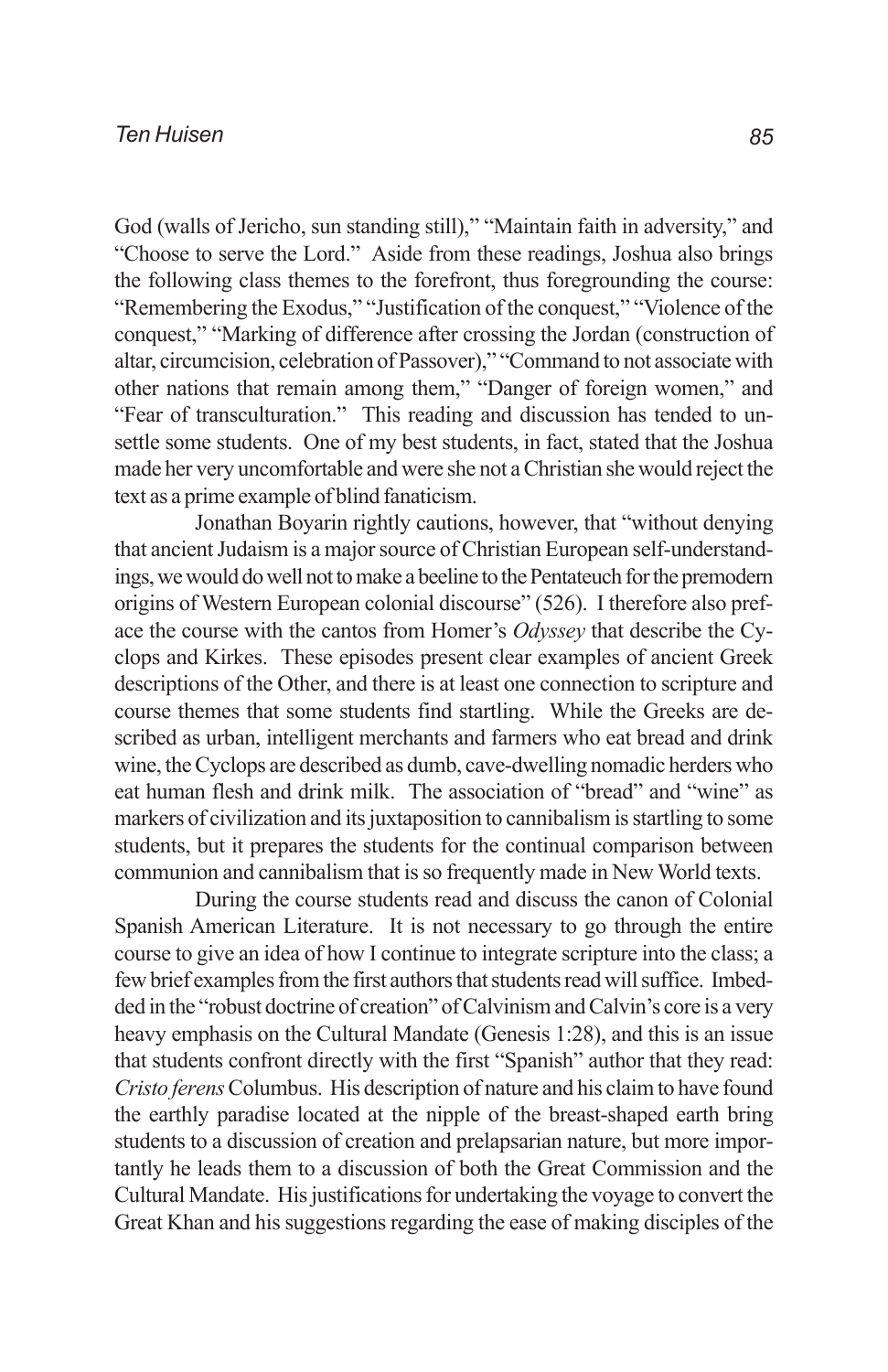indigenous peoples beg this question. More interesting for the students, however, is the classroom discussion that arises regarding Columbus's intended uses for natural wonders he encounters in the New World, e.g., field for cultivating, trees for building ships, deep ports for harbors, etc.

With Cortés and Díaz del Castillo students move to the other two motifs that run through early encounter literature, i.e., sodomy and human sacrifice/cannibalism. Once they have been keyed into understanding what "that abominable sin against nature" is, students wonder why sodomy is so often mentioned in these texts. Rereading the account from Genesis 9 and 10 (God's covenant with Noah, the Sons of Noah, the Table of Nations) gives students much to consider. While they originally read the text as another discussion of nudity, the curse of Ham (father of Canaan), takes on new light when students realize that a common discussion in the early  $16<sup>th</sup>$  century turned around deciding whose descendents the inhabitants of the New World were. If they were indeed sons of Ham, it was witnessed in their practice and acceptance of sodomy. It also conveniently gave justification for the conquest of the New Canaan. It is not surprising that voices opposed to conquest of the New World proposed that the indigenous people were descendents of Japheth.

Cortés also prompts a discussion of human sacrifice as found in the Old Testament. While Micah 6:7 ("Shall I offer my firstborn for my transgression, the fruit of my body for the sin of my soul") and the sacrifice of Isaac are very familiar to students and they readily apply "spiritualized" readings, the sacrifice of Jephthah is more difficult. They all lead to good discussions of Christ's sacrifice and the meaning of communion in our tradition, especially when coupled with the references in Homer to wine and bread as markers of civilization. Díaz del Castillo offers more material for the discussions relevant to sacrifice, but *La historia verdadera de la conquista de Nueva España* also offers a good chance to look at transculturation in the Old Testament, reviving the discussion of the role of foreign women. Ruth is presented as an example of "good" transculturation and makes an interesting comparison to Malinche as viewed in the eyes of Díaz del Castillo. His comparison of her to Joseph also relates to scripture and the themes of forgiveness and reconciliation. Finally, Cabeza de Vaca alludes to scripture regularly. Besides furthering the discussions of transculturation and the Great Commission, he transparently compares himself to both Moses and Christ. Of particular interest, however, are his references to Pentecost and Paul's universalistic claim that we are all one in Christ. Cabeza de Vaca's facile erasure of considerable human difference,